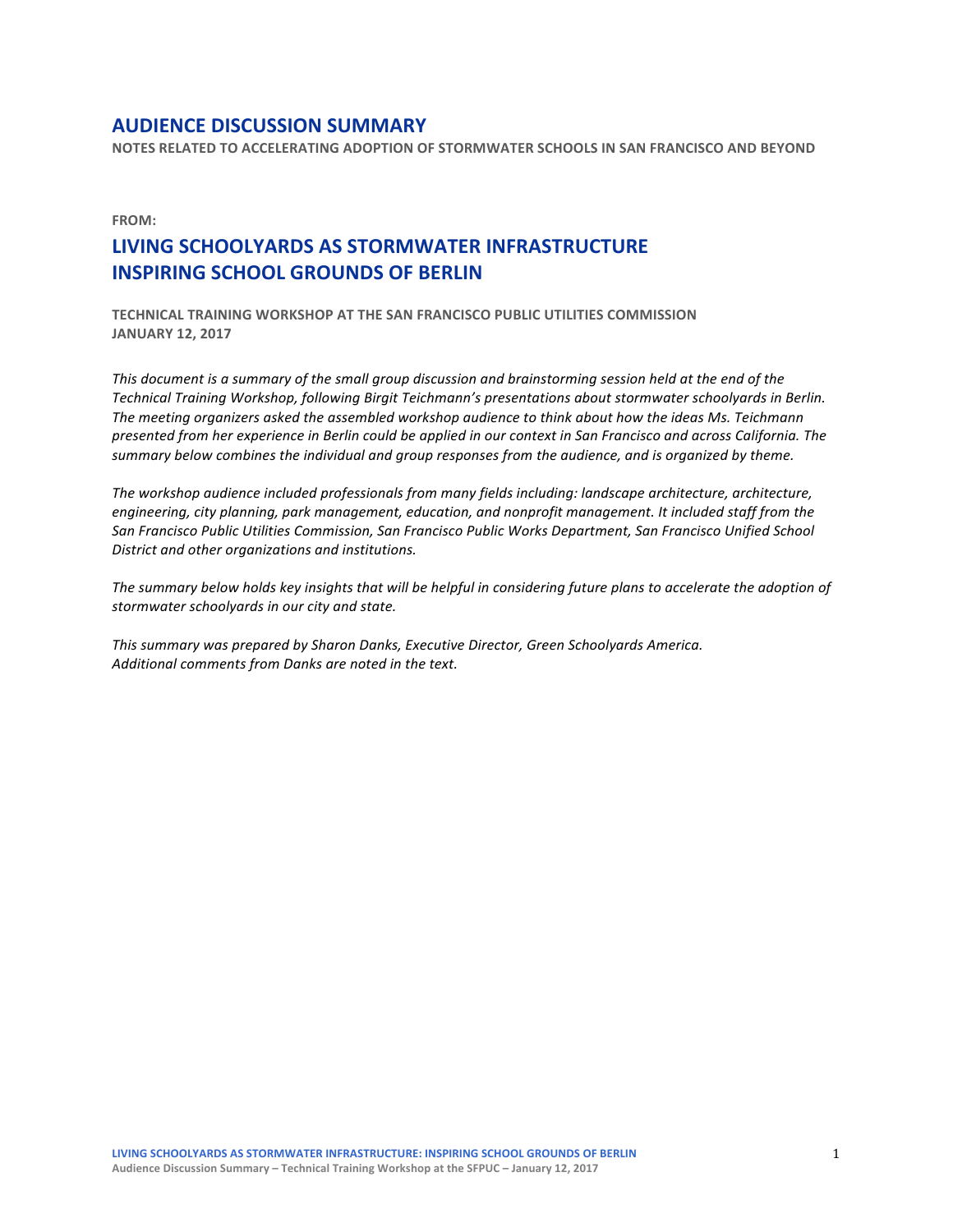# **AUDIENCE DISCUSSION SUMMARY**

# **HOW CAN WE USE GREEN INFRASTRUCTURE ON SCHOOL GROUNDS TO IMPROVE CHILDREN'S DAILY EXPERIENCES AT SCHOOL?**

## CHILDREN'S EDUCATION, DEVELOPMENT AND HEALTH

- Make infrastructure visible and use the grounds as a teaching tool, so children will learn outside as part of their curriculum. Use experiential education to help children be more engaged and gain more knowledge.
- Use green infrastructure to create a richer experience at school. A living environment is less sterile. It makes a more complex, diverse context that stimulates children's imagination.
- Use a green schoolyard to amplify STEM/STEAM education
- Add signage that explains ecological processes and green infrastructure at school
- $-$  Include edible gardens
- Meet public health needs using greener environment
- Connect schools with information about their watersheds. Create a standard program for watershed education.

#### COMMUNITY

- Use schoolyard greening to help achieve equity for students who don't have access to nature.
- Expand schoolyard space, e.g. like June Jordan School
- Green schoolyards can add beauty and art to neighborhoods.

#### LOCAL ENVIRONMENT

- Use green infrastructure to create safe habitats for children and other creatures at school.
- $-$  More plantings onsite will increase oxygen in the schoolyards.
- Use green infrastructure to seek multi-benefit outcomes. Create wildlife habitat and stormwater management at the same time. Improve biodiversity
- Use green infrastructure on school grounds to create more comfortable microclimates at school, and help to cool the nearby neighborhood.
- Involve students in stewardship at their schools. Encourage them to participate in operations and management with school credit.

## WHAT DO WE NEED TO SCALE UP TO CREATE GREEN INFRASTRUCTURE ON ALL SCHOOL GROUNDS?

#### FUNDING

- Ways to convince funders of the benefits of creating green infrastructure on school grounds.
- Funding mitigation to manage any hazardous materials found on school sites during construction.
- $-$  Economic incentives to encourage wider engagement.
- More funding, overall, for this work.
- Big funders, like the San Francisco Foundation

#### SUCCESSFUL LOCAL EXAMPLES

We need to develop successful pilot projects locally that we can refer to and use as examples for moving forward.

#### POLICY AND/OR STANDARDS CHANGE

- ADA standards are well intentioned but poorly written to allow green schoolyards to be developed here, as they are in Berlin. We need to reconcile ADA codes with green infrastructure design and design for children's nature play, so that we can achieve accessible environments that also provide challenge for children and green infrastructure functionality.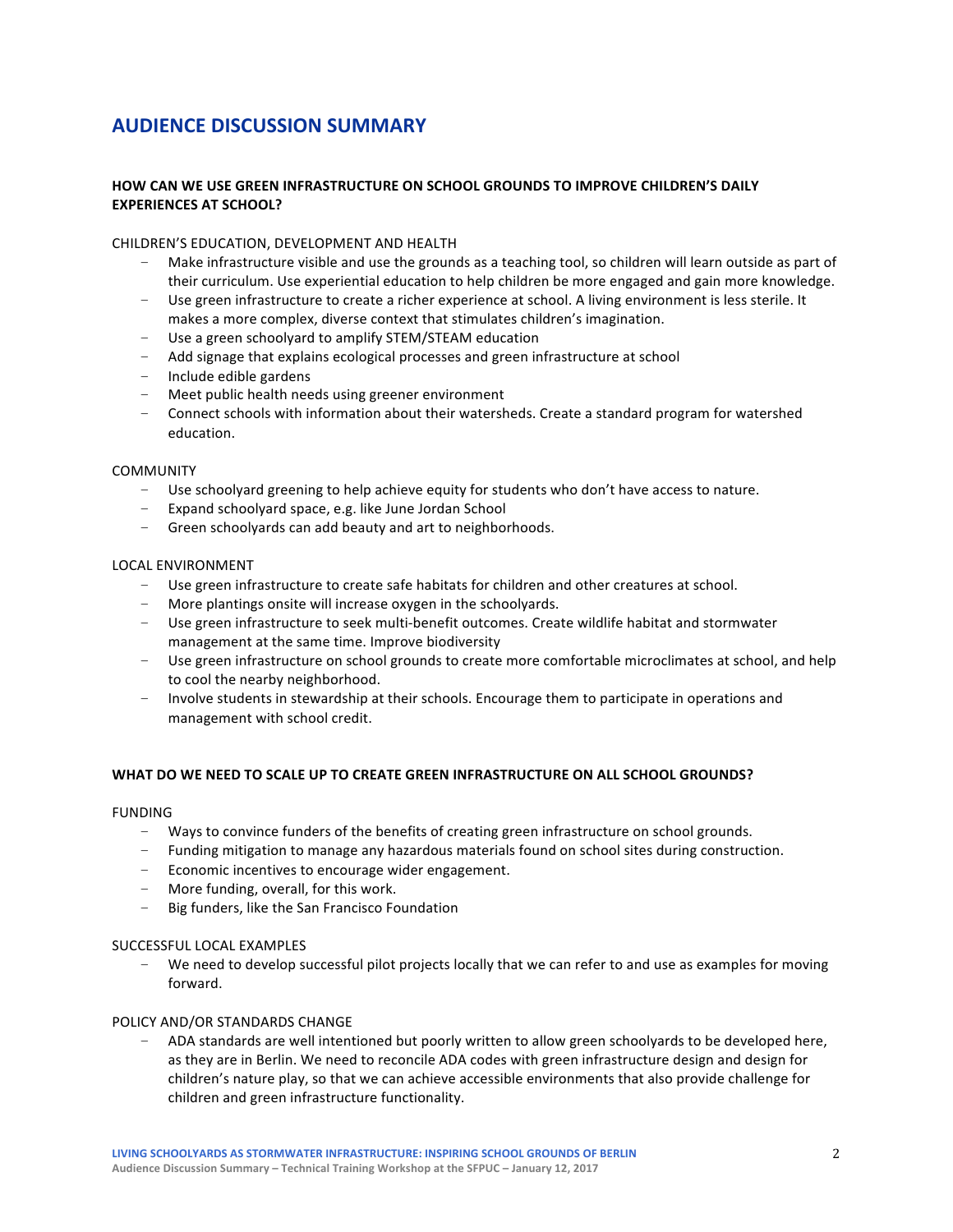*[Danks: Implementing primary pathways that are intentionally bumpy and unevenly textured are probably* the most difficult component of Teichmann's design recommendations to implement in the USA. Berlin *follows child development research that says children need challenge. We follow ADA compliance rules* that require surfaces that are nearly perfectly smooth for wheelchair access.]

Perceptions about risk and liability need to be addressed with the District insurer/play policy coordinator to allow and ensure "appropriate risk".

*[Danks: Most of what is shown in Teichmann's images meets our design codes, or could with small changes.* The multi-person swing design she showed is probably the only element that does not. Perceptions of liability are different from actual code compliance. Green schoolyards and nature play have *lower rates of serious injuries than traditional playgrounds. Also, SFUSD is already onboard at the district level* with the idea of promoting beneficial risk. The educational piece that is needed in the future comes *into play at the school level. Each community that engages in this work will need professional development about child development needs, and the benefits of engaging in physical play opportunities.]* 

## PROFESSIONAL DEVELOPMENT FOR EDUCATORS

- Provide professional development for educators to help them understand children's need for physical play and expand their play policies to allow beneficial risk.
- Provide teacher training and outreach to make teachers more comfortable teaching outside. This will make stormwater schoolyards successful.
- Nonprofit Education Outside is one successful model of outdoor academic science instruction to look to. *[Danks: Education Outside works with children directly, but hasn't generally trained teachers in the past.]*
- School ground development in Boston *[and Berlin]* show that schools need to want a green schoolyard for the renovation to be successful. Top down shifts and funding are not enough without interest from the schools.

#### COMMUNITY OUTREACH AND EDUCATION

- Change parenting style and culture around "safety". Provide training sessions for parents about child development needs and health through physical play in a manner that alleviates their safety concerns.
- Work on how to maintain momentum at a large scale over time. Increase community motivation and buyin from parents, and individuals and groups in the community.

#### DESIGN AND ENGINEERING ENGAGEMENT

Create flexible design solutions for varied conditions on school sites

- Create design solutions to manage soil limitations, such as problems with infiltration
- Create standard designs and replicable strategies for designers that will also meet with OSHPOD approval (California Office of Statewide Health Planning and Development)

Engage and inspire creative designers and builders who are empowered to follow best practices

We need contractors who know how to do "cool" new things!

Design advocacy outreach to the public

- Share why stormwater management is important.

#### CHANGES TO FACILITIES MANAGEMENT PRACTICES AT THE DISTRICT LEVEL

- Make maintenance and facilities management a priority. [Danks: Help school districts to see that what *they do on their grounds matters to children and the environment. SFUSD is already onboard.]*
- Create catalogues of structures, native plant palettes, and materials that all schools can use.

#### OUTDOOR CURRICULA

Help to develop specific curricula for use outdoors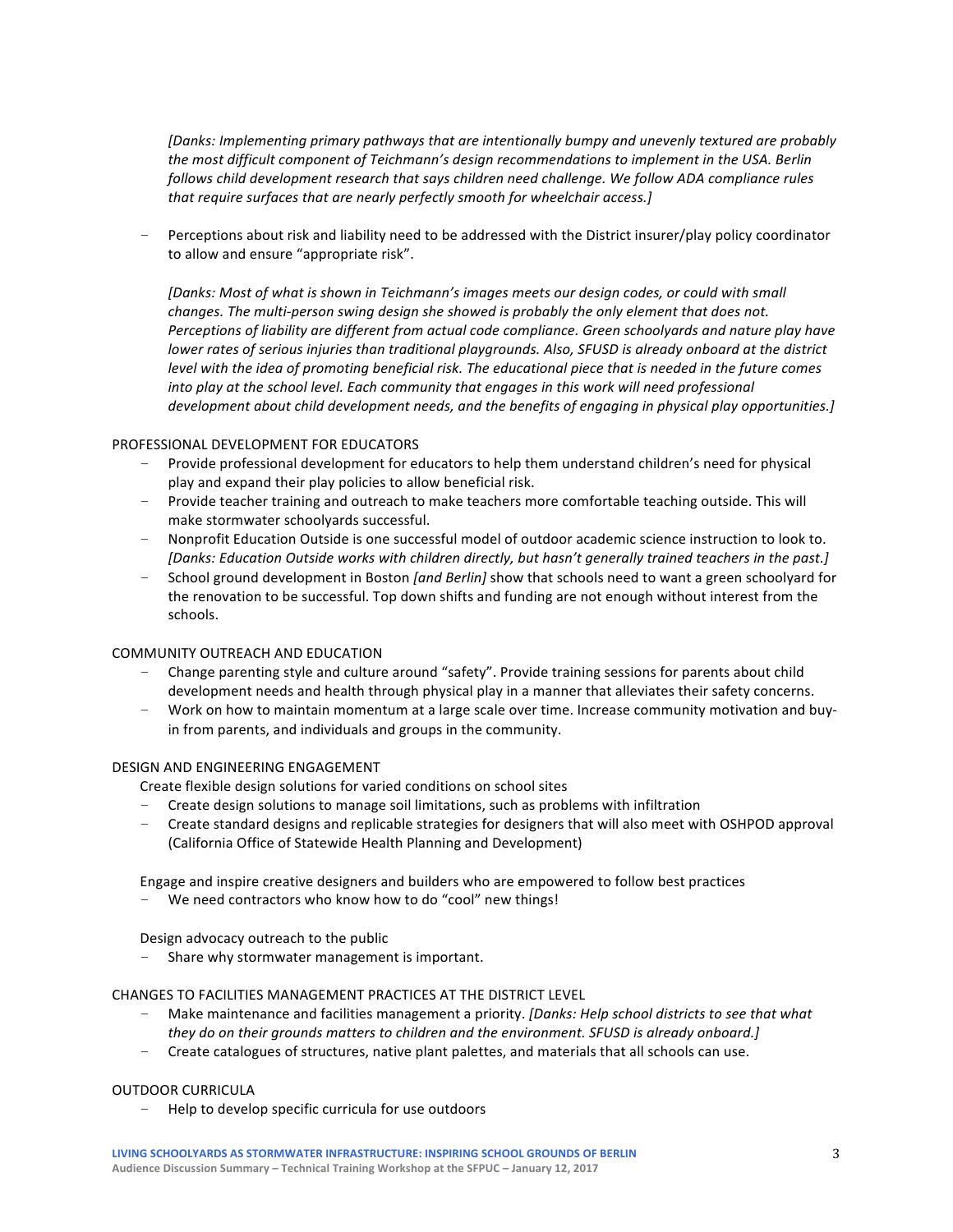# WHAT ARE THE BARRIERS AND HOW CAN WE OVERCOME THEM?

## BUREAUCRACY

- This paradigm shift needs a champion at a high level.
- A strong "no" at every request. Need to learn how to compromise with bureaucracy.
- *[Danks: Fragmented decision-making processes mean that approvals may be needed from many different agencies or departments, and they don't usually coordinate their outcomes or goals.]*

## CODES THAT ARE NOT SET UP TO SOLVE FOR MULTI-BENEFIT OUTCOMES

- ADA compliance (see above)
- Stormwater contact standards and guidance strategies for day lighting/conveyance don't generally take children's needs into account.
- Policy change for SFUSD. The district needs greywater systems that students can see and interact with.
- [Danks: It would be helpful is SFUSD would consider adopting sand and/or wood fiber as the primary fall zone materials, to increase permeability under play structures and improve safety for children. It would also be helpful if SFUSD considered how to infiltrate stormwater from school building rooftops to a much *greater degree.]*

#### MAINTENANCE

- Need to convince maintenance staff that green schoolyards are a good idea. Work on a cost comparison between green and grey schoolyards; Present multiple options with costs and benefits of each to promote buy-in; emphasize prevention of future problems
- SFUSD system for operations and management is not set up for green infrastructure design is driven by operations and management

## SMALL PARCEL SIZE FOR EACH SCHOOLYARD

- Urban school grounds in San Francisco are often very space constrained

#### LACK OF COST-BENEFIT DATA

- Measure success! Long term and short term outcomes are important to document. More projects need thorough evaluation to quantify benefits/outcomes
- Sustainable Sites Initiative might have cost/benefit data for green infrastructure on school grounds that could be helpful.

#### TRADITIONAL PROJECT STRUCTURE

- Need additional operations and management funding to see these projects through beyond initial installation.
- Ongoing funding is needed to be able to replant perennials and plants that succumb to heavy foot traffic.
- Continuous education and re-building to help engage future generations and shifting communities
- *[Danks: Our system is set up to think in terms of strictly divided capital investments and maintenance* costs, rather than life cycle costs and upkeep of living systems. We need to plan for lifecycle costs and *ongoing* management to create and maintain green infrastructure on school grounds. Similarly, we think *about* professional development at the beginning of a project, but it needs to be ongoing, since *communities and staffing changes over time.]*

#### **CURRICULUM AND HEALTH**

- Current curriculum is focused on indoor education. Develop curriculum that makes it an "educational necessity" to go outside. Lobby curriculum decision makers.
- Focus on children's minds and their bodies to improve health

#### RISK-AVERSE CULTURE

- Cultural framework needs to shift regarding risk and insurance. *[See above]*
- Tell children "do it safely" rather than "don't do that".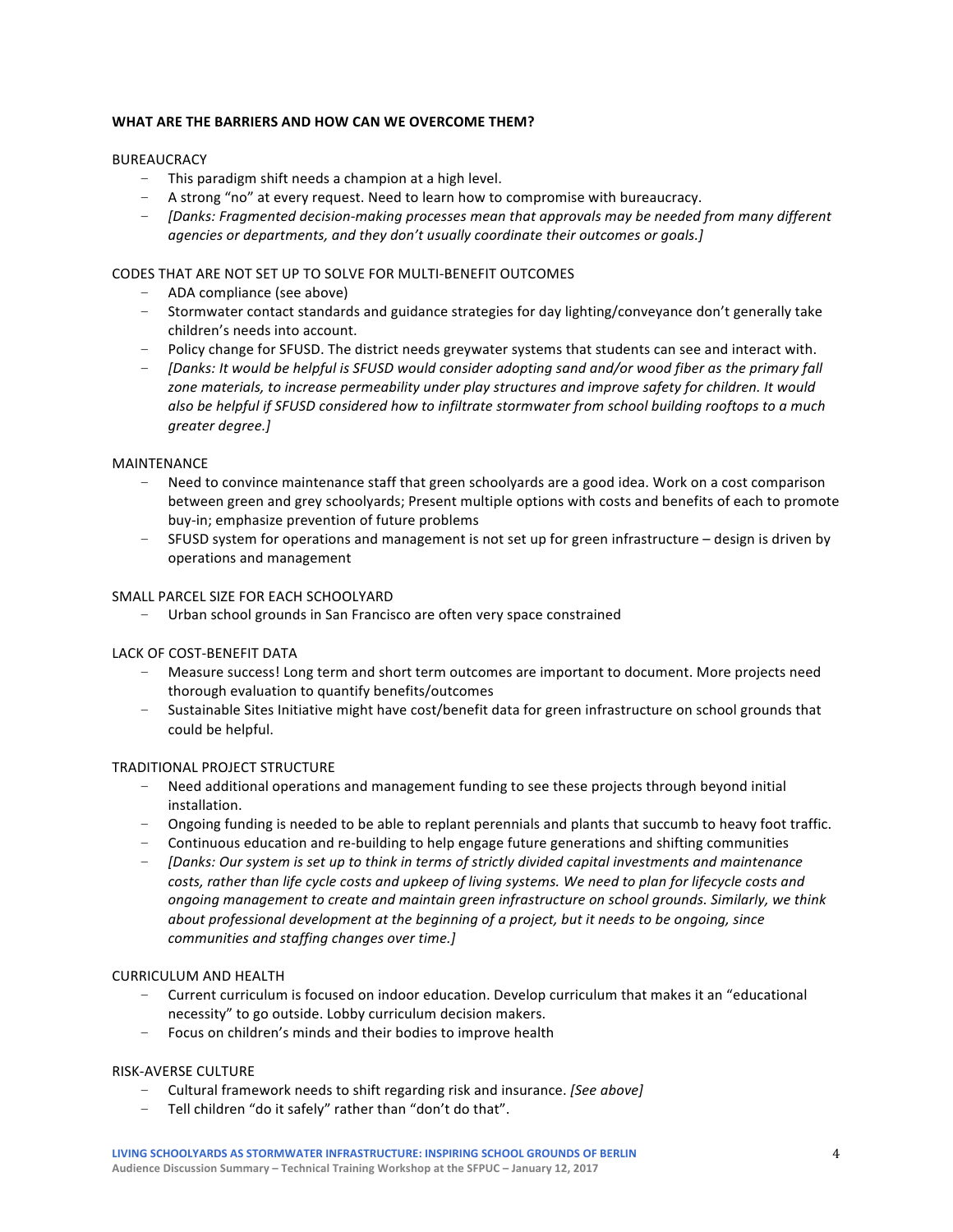# **HOW CAN WE ALIGN EXISTING EFFORTS TO ACHIEVE MORE?**

#### COLLABORATE ACROSS DIFFERENT FIELDS

- Dovetail green schoolyard efforts with urban agriculture funding
- Include leadership from the community
- Encourage SFEI (San Francisco Estuary Institute?) and "green planet master plan" to include schools

#### PARTNER WITH NONPROFITS

- Align with Trust for Public Land to develop more schoolyards

#### LEVERAGE COMMUNITY

- Leverage eco-lovers at school

#### USE EQUITY AS A UNIFYING THEME

Discuss how to distribute greening equally: Some schoolyards are large, others are small; some neighborhoods are green, others are completely paved

## PAY FOR NEW PROJECTS USING MULTIPLE SOURCES OF FUNDING

- Combine stormwater, art and education funding to achieve multiple benefits
- Need to mix funding streams from local, state, and federal efforts and grants to create outdoor classrooms
- Set a long term goal of aligning funding across agencies
- Engage Proposition E funding in San Francisco
- Use carbon offset funds for green infrastructure. It's a challenge for low-income areas to do this.
- Incentivize projects to build new examples

#### USE PUBLIC LAND MORE EFFECTIVELY

- Open school campuses after hours and on the weekend to expand community park space. Create more shared schoolvards.
- Look to NGOs for additional Operations and Management staffing/funding (e.g. Teen program through Friends of the Urban Forest)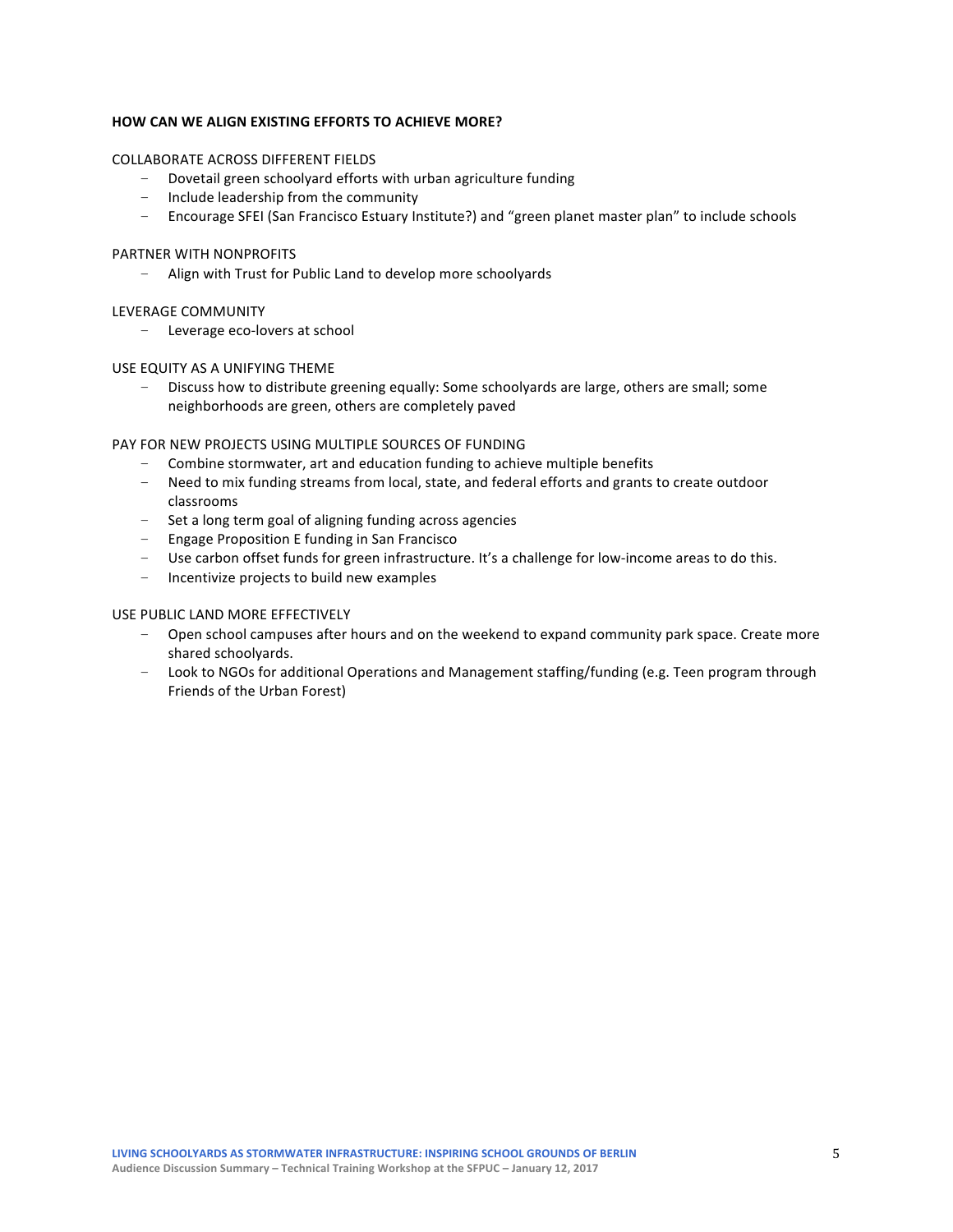## **STANDARDS AND POLICIES**

## **OPPORTUNITIES**

Education for children and youth

- Connect curriculum/state standards to the outdoor environment at school.
- Seek to connect more standards for teaching (science, in particular) to hands-on methodology on the school ground
- $-$  Create new standards for stormwater education
- Create edible schoolyards

Education for the public and decision makers

- Increase public outreach and education about the need for policies that support green schoolyards. Engage environmentally minded community members.
- $-$  Educate decision makers about the value of green infrastructure on school grounds
- Publicize pilot projects and models that have already been built successfully. Use them as a component of public education.

#### Design

- Create standard design guidelines for schoolyard greening. Include systemic ecological design that integrates hands-on learning and required regulations and design principles.
- Showcase case studies, demonstration programs, precedents
- Structure design policies/practices to make green infrastructure visible and educational/interactive
- $-$  Harness landscape architecture education/training philosophy that focuses on working with the site to bring out the best aspects of each location. Preserve and direct site design for the best use.
- Write design standards that encourage design creativity
- Private landscape architecture firms have designed green schoolyards so far, but the San Francisco Public Works Department's landscape architects have the experience to design them, too.

Standards and code compliance

- Use LEED standards and credits
- $-$  SMO(?) must incorporate stormwater fee
- $-$  MWELO guidelines for new construction  $-$  how to adapt to existing sites
- San Francisco Environmental codes have very strong stormwater requirements
- $-$  District scale codes and policies  $-e.g.$  at Willie Brown School, Zero Energy Schools
- Connect schools (permitted and overseen by the state) with city and community infrastructure
- SFPUC could use its standardized details and specifications to promote multi-benefit outcomes for green infrastructure on school grounds
- Consider how codes could be created/interpreted to generate opportunities rather than constraints
- Nature play standards

Leverage environmental plans and policies

- Better Roofs Plan
- $-$  Green infrastructure requirements (MRP)
- Climate Action Plans
- Urban greening efforts
- SFUSD's policies and plans created in its office of sustainability, green schoolyard department, and facilities department
- SFPUC Stormwater Management Ordinance
- Connect green city planning projects and environmental policies to the network of green schoolyards. Engage policies at the city, county and state levels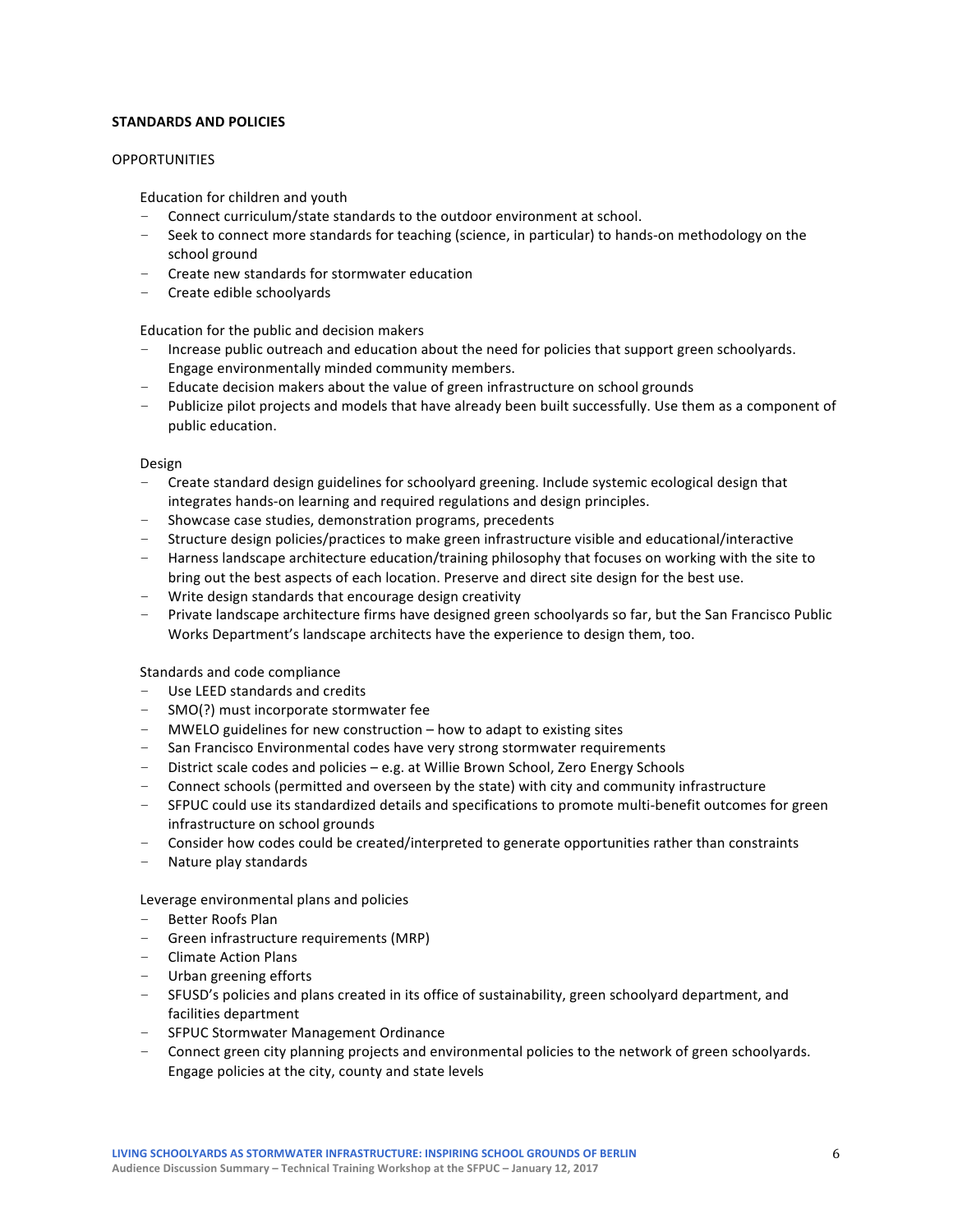Leverage new education policies and standards

- Danks: Leverage the Blueprint for Environmental Literacy, that is reshaping hands-on environmental *literacy education across California*
- Danks: Leverage ACR-128, the Living Schoolyard Month resolution passed by Assemblymember Phil Ting of *San Francisco, to reach farther into state education policy/funding*
- Danks: Leverage new state science standards that now include hands-on outdoor learning as a key *component and recommended teaching method.*

#### Specific stormwater policy ideas

- Increase onsite infiltration requirements
- Use stormwater fees to reduce runoff and stormwater impact with green infrastructure (like Berlin)
- Streamline the approval process for projects based on their scope and cost (like Berlin)
- Create new stormwater initiatives to bolster green schoolyard development

#### Funding

- Share resources
- Seek grant funding
- $-$  Use funding from Proposition E (500k)
- Use California ReLeaf funds and carbon credits

#### Professional interest

- Leverage the growing interest in this field from program administrators (e.g. SFUSD's green schoolyard department)
- Need detailed true cost/benefit analysis for sample projects to get wider buy in from facilities and maintenance departments

Use standards and policies to expand access to the public land on school grounds

- Design policies to encourage the community to use school grounds after hours, and increase the base of supporters for green schoolyards.
- Schools are land owners/managers. Encourage them to make decisions as such.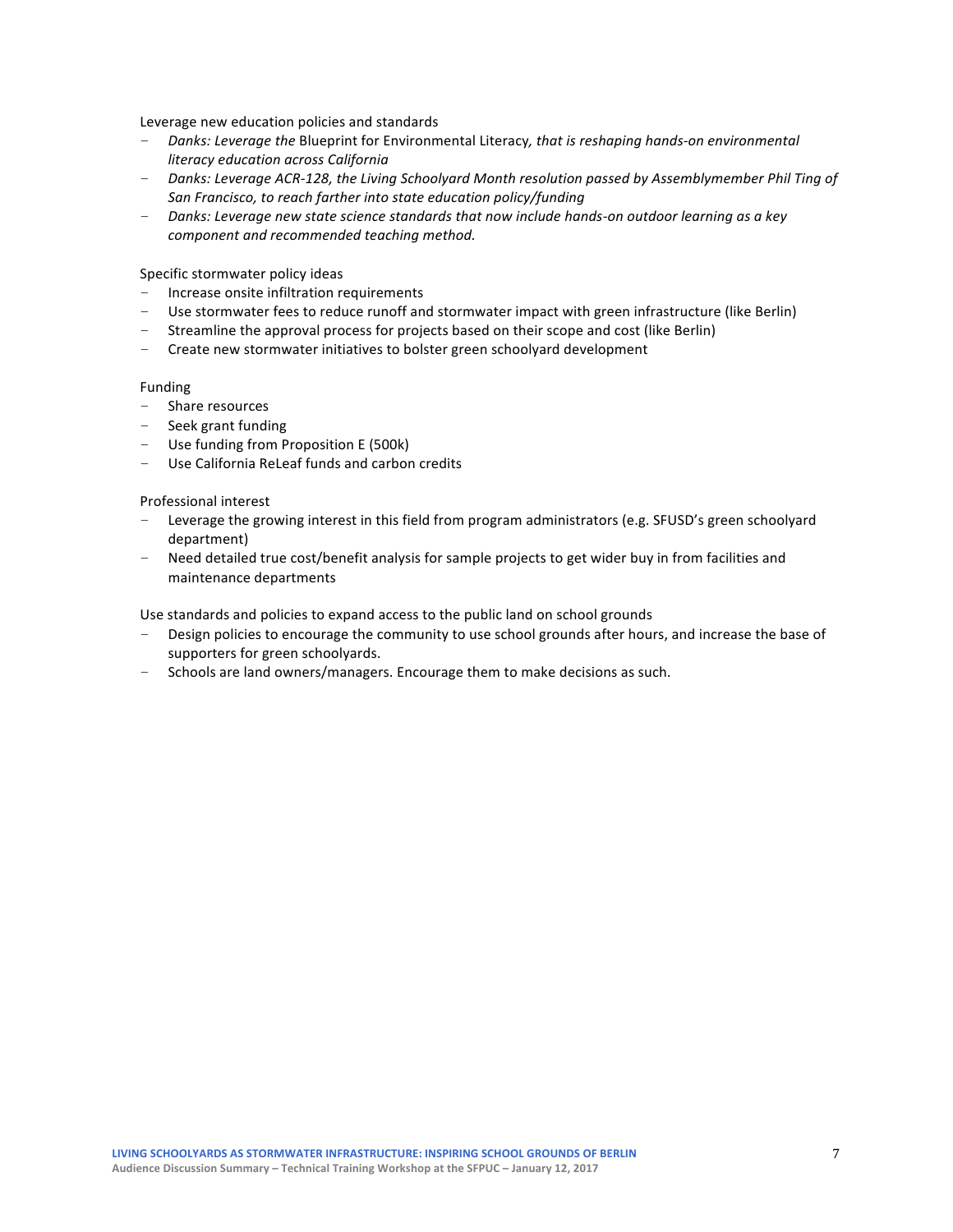# CHALLENGES

Complexity, strictness and bureaucracy of existing policy environment

- Staying current with all the new legislation. Vast amount of existing policies and procedures.
- Lengthy and complicated approvals process (e.g. for SFUSD and others)
- Paperwork and bureaucracy
- $-$  Need to balance policies and standards and decide what to push and what to work with
- Very strict regulations for permitting green infrastructure, ADA and play

Single purpose regulations and funding, lacking coherence and interrelationship

- Often contradictory or competing goals between agencies.
- Rigid regulations and guidelines, often linked to funding
- ADA requirements, codes and compliance—This is one of the biggest challenges for green schoolyards.
	- o How to design for everyone without reducing the experience for most people?
	- $\circ$  ADA codes for paths of travel, specifically for hand-built pathways using recycled, non-uniform materials, would be difficult to implement here as they do in Berlin. *[Danks: Codes in this area of* ADA are in direct conflict with what international literature shows is best for child development. *Children need textured pathways; ADA requires them to be smooth.]*
	- $\circ$  If all of a school site has to be accessible, it is difficult to create challenging experiences for children who need challenge—and difficult to leave much of the land unpaved and permeable.
	- $\circ$  *[Danks: ADA codes that require specific types of materials and angles for wheelchairs do a* disservice to children with other protected needs. For example, the physical environment should be designed differently, with topographic variations and changes in ground surface materials to *meet the needs of children with autism, blindness, etc. ADA's wheelchair standards to not take this* into account. Note, too, that wheelchairs can access the pathways in Teichmann's designs. *They meet wheelchair access standards in Germany.]*
- Earthquake requirements
- Health codes
- Safety codes for play. For example, ASTM rubber mat requirements for play structures is ill-conceived and detrimental to this work.
- PE guidelines and space needed for sports games
- Plumbing codes
- *[Danks: Fire lanes drawn on school ground site plans (and adopted by the fire department and school* district) that are difficult to change and do not take into account site planning needs.]

Specific stormwater-related challenges

- Policies related to the use of creek water need to be more flexible
- If impervious land is touched in a project, it might trigger whole-site compliance?
- Standing water may pose a problem for some schools [Danks: SFUSD allows 15" of standing water on *school grounds, without the need for a fence or gate.]*
- Need economic incentives based on stormwater discharge. We do not yet have a stormwater tax or water use bill. Model a future stormwater fee on Berlin.
- San Francisco's Plumbing Code does not allow direct discharge of roof water onto the ground.

Barriers of jurisdiction

- School ground land is permitted by the State vs. City jurisdiction of surrounding urban area major barrier
- State architect not yet involved/on board

Time during the school day/school year (if not integrated into school's framework)

- Standardized testing  $-$  The school needs to be on board with greening to find the time to engage.
- Link play and greening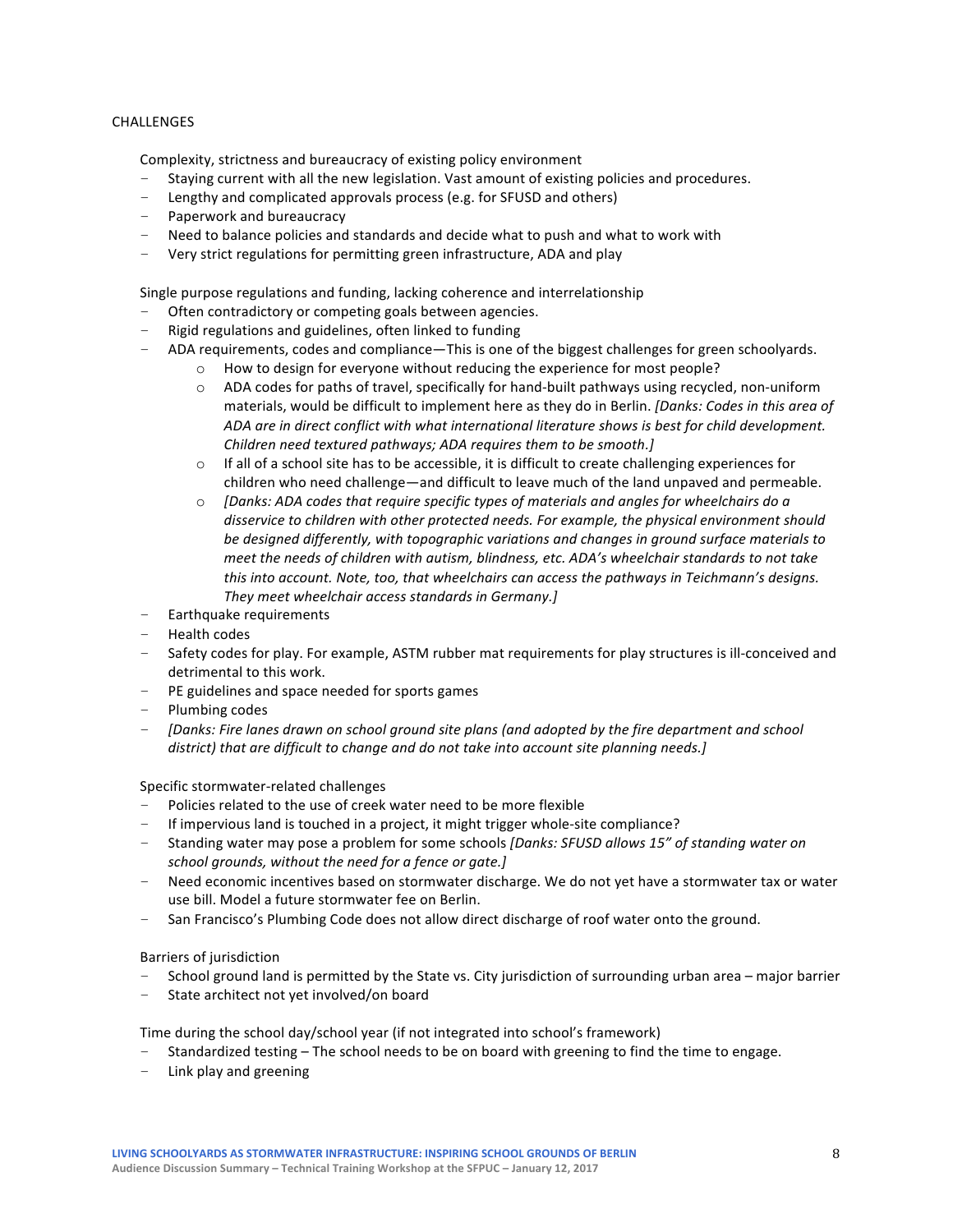Risk-averse culture

- Risk perception; Protective parents need education about the benefits of being outside, and how to understand a hazard vs. a risk
- Liability concerns for adventure play and outdoor education. Kids' participation and using real tools. [Danks: SFUSD is on board with beneficial risk at the district level. Concerns like these about perceived risks *come out more at the school level.]*

# Site management

- Teacher supervision
- Programming requirements for schools that require pavement *[Danks: I'm not aware of any "requirements" for pavement.]*
- $-$  Need better initial plant selection
- More education and training for maintenance staff is needed. The overall budget for maintenance is also an issue. Need more money for site management and staffing.
- Perceived aesthetics
- $-$  Building conditions; e.g. asbestos and other hazardous conditions
- School grounds closed to the public (e.g. due to problems related to homelessness, drugs, litter, etc.)

#### Site conditions

- Physical conditions of many school sites in San Francisco are complex and difficult to work with. E.g. steep slopes, groundwater and soil conditions might not be ideal; serpentine soils
- There are some physical and material barriers to accessing school grounds after hours.
- Need to allow sand on school grounds in San Francisco as a material to be used for play and stormwater

## Training/professional development for a new paradigm

- The paradigm shift to this new type of school ground requires education/training on the benefits of green infrastructure/green schoolyards. Need to increase the knowledge base across the community.
- Need to shift teacher/adults' perspectives on the qualities that make a good schoolyard
- Frequent changes in leadership (e.g. principals and agency staff) make training difficult. It needs to be ongoing to include new individuals.
- Lack of city and state best management practices hinders development
- Lack of successful examples that can be easily accessed

#### Design

- Need to overcome standardized design and achieve site-specific design that's best for kids
- Ensure that the design works for all different needs and diverse communities
- *[Danks: Green infrastructure design on school grounds is a relatively new field in the USA. Implementing* projects often requires design thinking and multiple iterations to perfect an installation, but this is difficult to do in the current regulatory environment that expects perfect implementation the first time. Cutting *edge work takes some experimentation. How can we build that in to our policies and regulations?]*

# Equity

- $-$  Equity is an issue in low-income school communities.
- *[Danks: Equity is an issue with regard to access to green space, but it's also true with regard to access to beneficial risks and a physically challenging, nature-rich play environment. Private schools and wealthier* communities in the suburbs generally allow children to do more. Urban children are being left out of *physically challenging play environments.]*

#### Prioritization

- How can we make green infrastructure on school grounds a priority for the public and decision makers?
- Some schools may just want to meet the requirements and don't see the opportunities for education.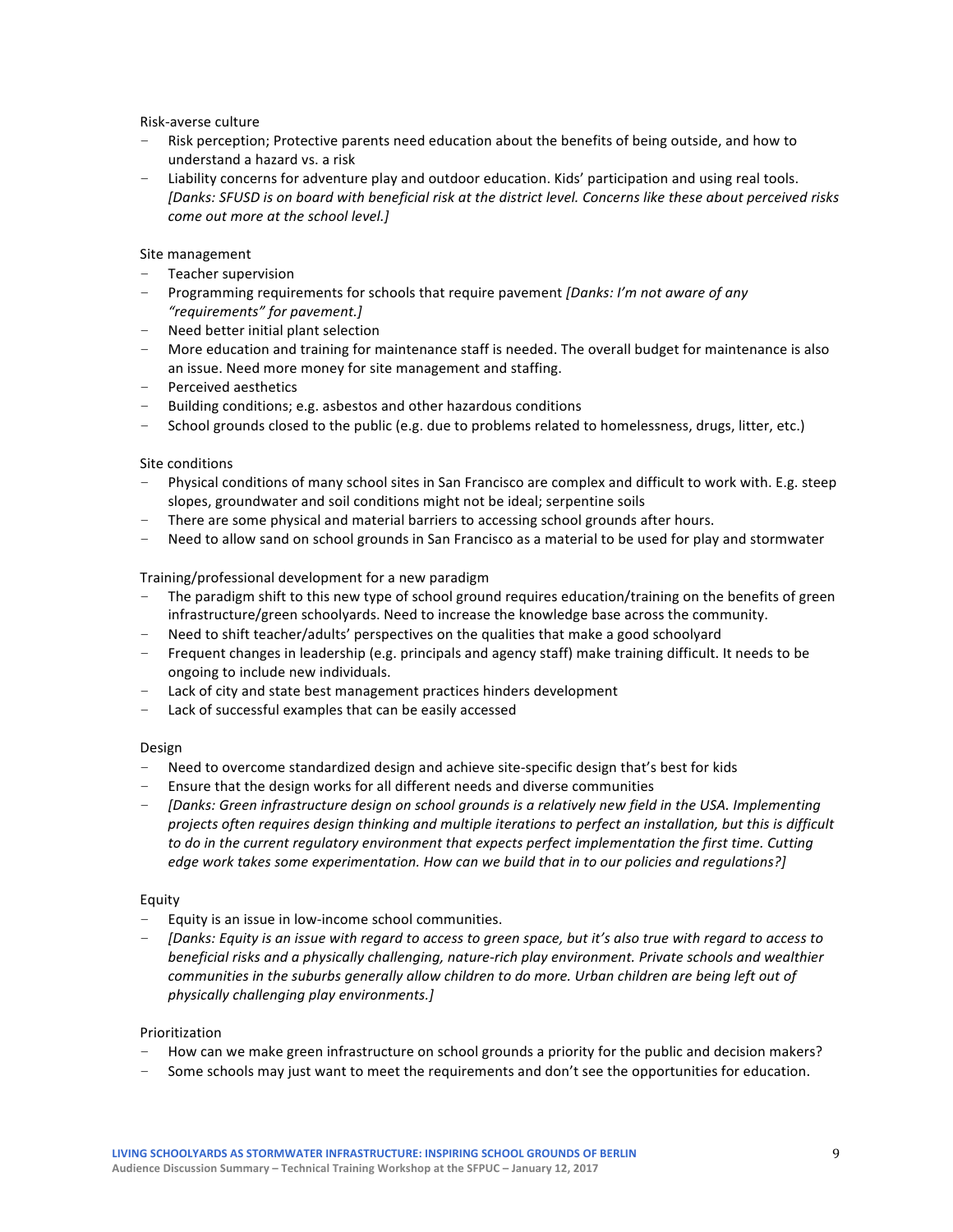# **FUNDING MECHANISMS**

## **OPPORTUNITIES**

Government and public agency funding sources are available at local, state, and federal levels

#### *Local sources*

- Use local green infrastructure funding (from all sources) for schoolyards.
- School district: SFUSD greening grant/bond is a major local source of funds. Increase the amount per school if possible in the future.
- City bonds might be a future source if school grounds/green infrastructure can be considered parks.
- SFPUC funding sources
	- o Watershed Stewardship Grants
	- o "Add Back" funding
	- $\circ$  Discharge/fine funding
	- o Future: Stormwater fees similar to the Berlin model, based on the site's permeability
	- o Future: Mitigation banking funds?
- San Francisco Planning Department's "Pavement to Parks" program
- San Francisco's Board of Supervisors
- San Francisco Department of Environment?
- Local taxes?
- Fee collection revenue (look to multiple agencies?)
- San Francisco's Public Works Department
- Community Challenge Grants for San Francisco
- San Francisco Parks Alliance
- Proposition E Tree maintenance funding might be able to be applied to school grounds?

#### *California state level sources*

- Cap and Trade Funding Greenhouse gas reduction funds and Urban Greening Grant Programs
- $-$  EPA funding?
- *[Danks: Proposition 84 and other state funding sources]*
- [Danks: Leverage CalFire funds for urban and community forestry]

#### *Federal level funding*

[Danks: Federal level funding sources were not discussed, but might be available from agencies like *EPA?]*

#### Corporate sources

- $-$  Corporate sponsorships and partnerships
- $-$  Horticultural sponsorships for gardens
- Donations from sports institutions and teams
- San Francisco Small Business Contracts (Green Infrastructure Projects)

#### Foundation grants and donations from members of the public

- $-$  Foundation grants
- Community-based funding
- PTA funding
- Leveraging smaller grants for pilot projects
- Community sweat-equity; see hands-on stewardship contributed by the community as a cost savings and in-kind donation to green schoolyard management. Stewardship of school ground sites offsets some maintenance needs
- Involve students in site management tasks to teach stewardship and reduce costs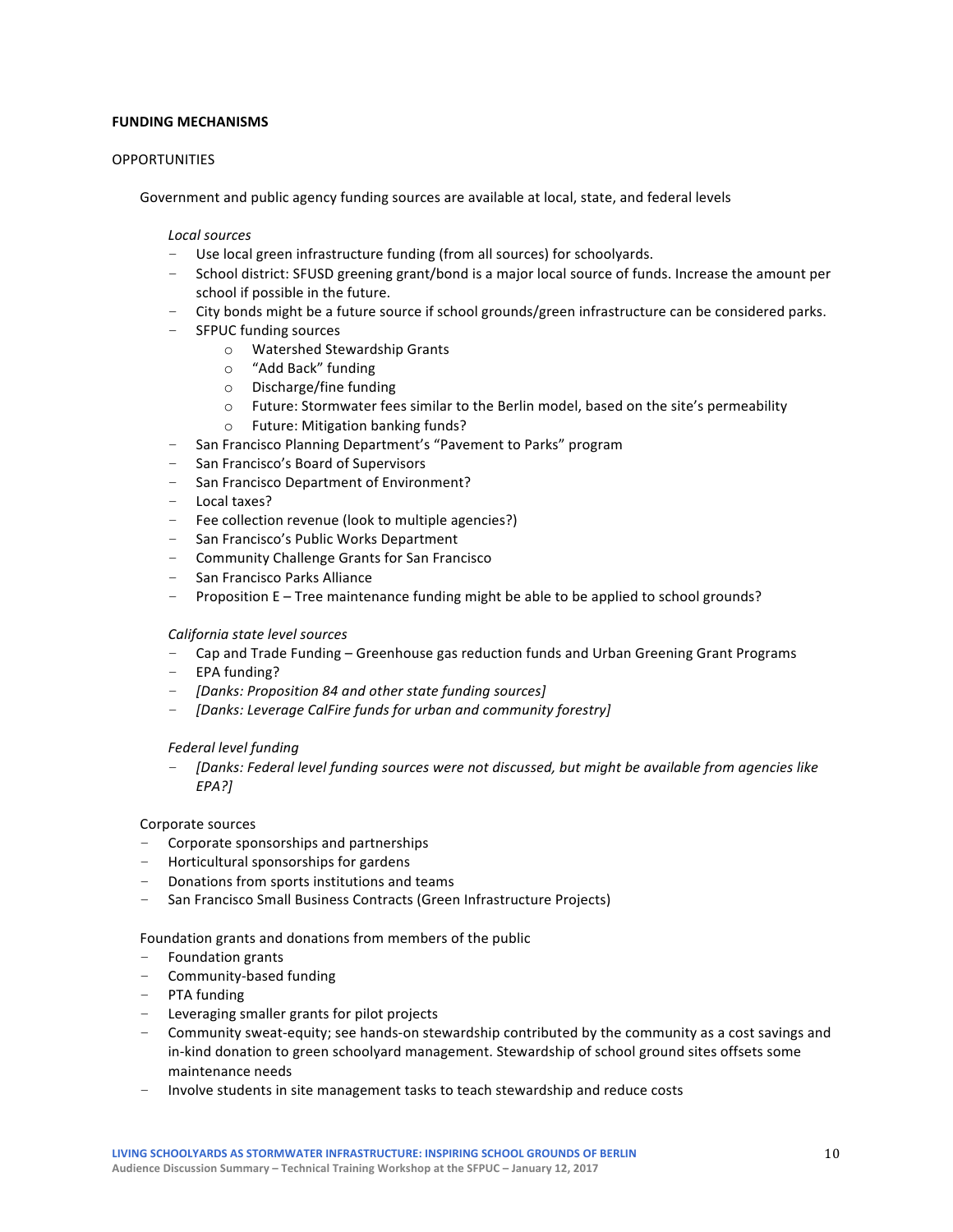Other economic tools

Rebates to schools that reach sustainability goals, to apply toward further greening [Danks: This is similar to SFUSD's current energy savings program.]

# **Strategies**

- Create engaging concept designs and other visuals to increase the chances of securing funding
- Emphasize life cycle costs rather than looking at capital investment costs and maintenance needs
- Quantify multi-benefit outcomes; illustrate long-term savings of smart planning and long-term benefits to education and the community
- Align goals and share costs across multiple agencies. Encourage budget sharing and collaboration with organizations that have similar goals, e.g. botanical and horticultural groups

## CHALLENGES

Finding life-cycle funding

- In an example from demonstration gardens in the East Bay, capital funds were easier to find to create the gardens but funding to pay for ongoing maintenance has been challenging.
- Need funding within SFUSD for work on school grounds that happens after the initial Proposition A Bond investment for capital improvements.
- Need more funding for site management throughout the life of the project. The lifespan of projects doesn't match the funding cycles available for them.

## Not enough funding

- Proposition A Bond funding for green schoolyards in San Francisco is a good start, but \$150,000 per school is not enough to change the infrastructure of the site. Need more capital investment for each school.
- Grants are at a smaller scale than the costs. There is not enough funding for all schools or school district.
- $-$  The funding that is available is not necessarily directed toward school property.
- Landscape design for school grounds is constrained by amount of available funds.
- San Francisco has serious equity issues, but often does not meet the state and federal standards for "low income" areas (due to high cost of living), so it's difficult to access more funding for areas that need it. Only small pockets in the southeast of the City qualify for these funds.

Need more funding for professional development and staff time

- We need more funding for green schoolyard educators, particularly at schools that don't have enough resources within their community to hire their own extra staff.
- *[Danks: There is yet not enough funding for the human aspects of the paradigm shift we are working on.* We need to make a much bigger investment in funding professional development for teachers, principals, *maintenance staff, recess supervisors, and others who make decisions about the ways that school grounds are designed, managed and used. We also need some transitional funding to provide staff time for an outdoor educator and/or schoolyard management coordinator who can play a role at each school in the transition from grey to green.]*

Structure of the funding

- Mixing public and private funding sources is complicated. Interagency funding is also complicated. Schools don't usually have the staff time to manage administrative or funding complexity.
- PTA funds can be flexible or constrained; they are also different from school to school, which poses equity issues
- Grant funding sources are usually too small to make a difference to school ground infrastructure. Often, only part of a project can be implemented at a time, and future phases aren't built.

Funding sources are not well publicized

More work needs to be done to centralize/publicize the sources of funding that school grounds can access. Access to the funding needs more coordination.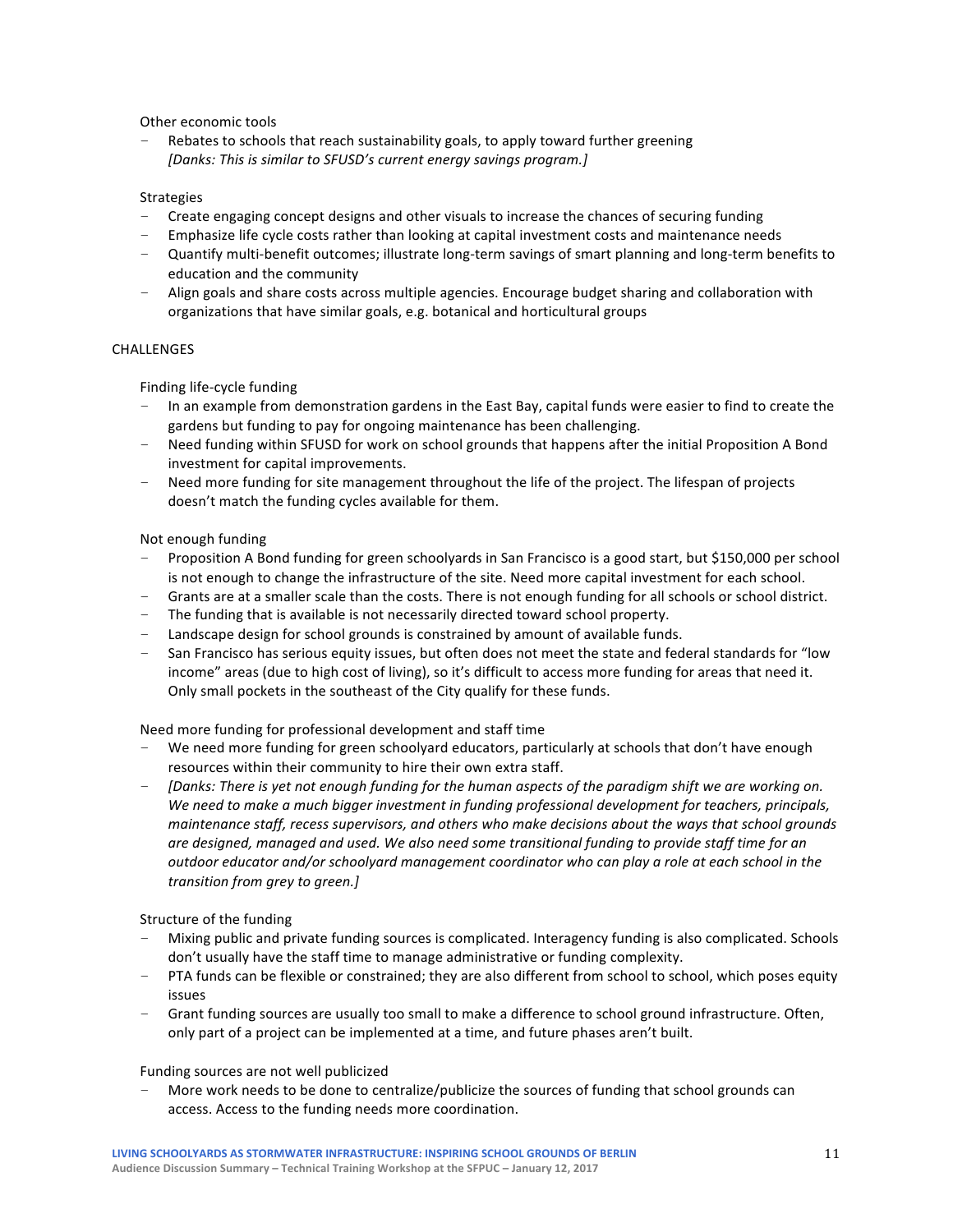## Data and cost-benefit information

- There is not enough clarity for funders that green infrastructure on school grounds is a cheaper and better solution. Not enough success stories have been published yet. There are not enough examples that have been measured yet in detail to explain the ecological and learning benefits. This is needed to justify more funding. 

## Timing

- Funding timelines don't always match the needs of participatory design (which is time intensive)

#### Design

- Custom, site-specific design work is more expensive than standardized details; every site is different. Green schoolyard design is based on the principle that every schoolyard should be different and reflect its place and school community.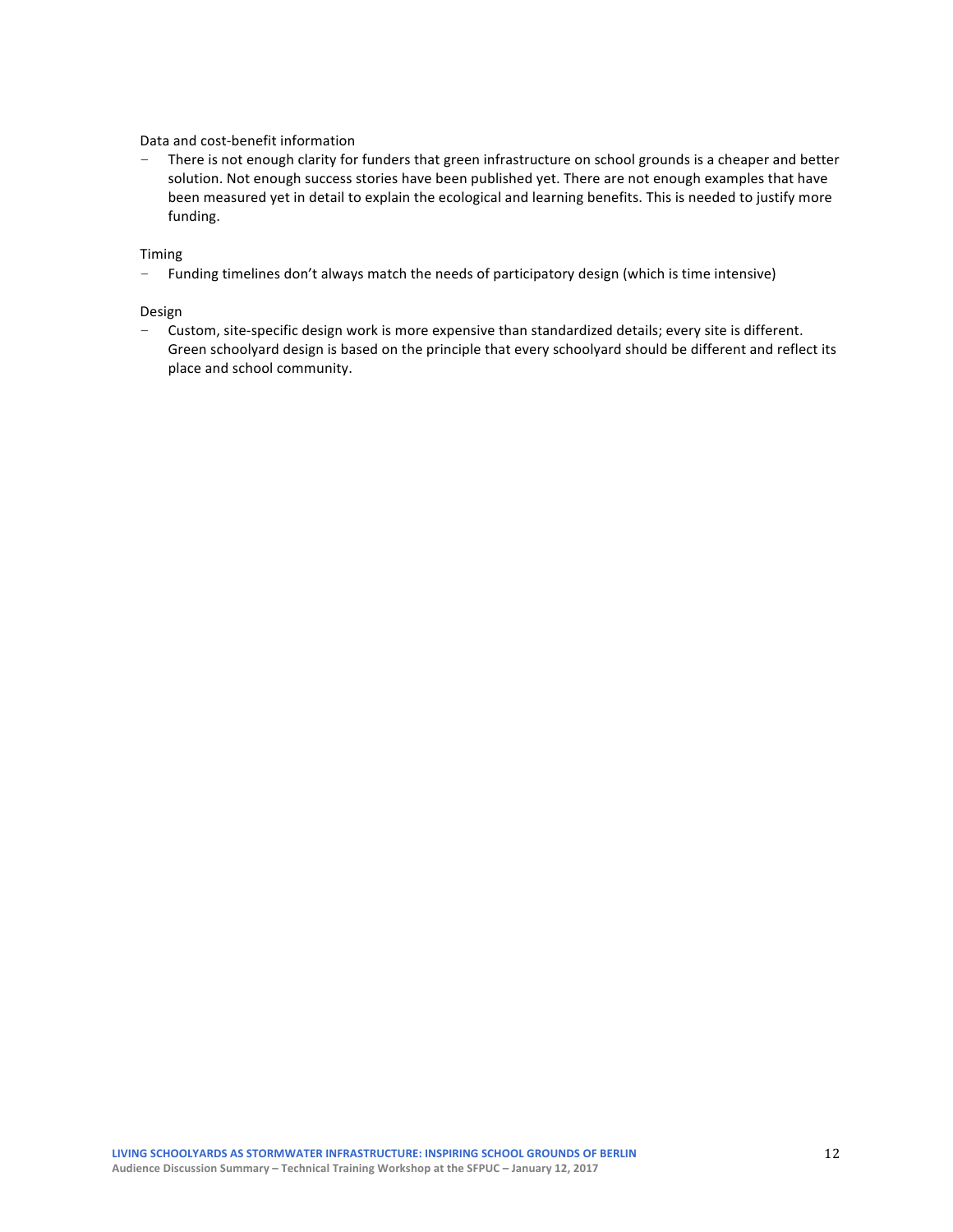# **COLLABORATIONS**

## **OPPORTUNITIES**

Multi-disciplinary partnerships 

- Many potential partners with shared goals also have skills, ideas and resources they can combine.
- Teamwork between the school district and developers, engineers and landscape architects is important.
- Families and children should be involved.
- Nonprofits in many fields can be of assistance. Some mentioned during the workshop include: Trust for Public Land, Friends of the Urban Forest, Audubon Society, Save the Bay, Education Outside, Green Schoolyards America
- District level There is existing/growing support in SFUSD for this work. This is great.
- City agency collaborations are important: SFPUC, Public Works, Recreation and Parks, and CalTrans can all partner with each other and SFUSD.

Information sharing

- Share best management practice knowledge across disciplines and between schools
- Utilize a collaborative design process that integrates required regulations
- Find synergy through collaborative problem solving design/grassroots

Educational value of the grounds

- Create partnerships between schools and natural resource/water specialists to connect curricula to site specific features on the grounds
- Convene wider partnerships to bring the possibilities of greater public exposure/PR to get the word out about excellent models/pilot projects

Potential to achieve multi-benefit outcomes

- Multi-benefit outcomes are possible through a skillful redesign of a paved schoolyard
- Collaboration generates more creative solutions; consensus builds community

Increased potential for better use of public land

- See parks, streets, and schools as a connected network. Include state property within city limits as part of this network of public land.
- $-$  Tactical urbanism is a tool that can be activated to engage underutilized urban spaces (like school grounds), particularly in neighborhoods that lack open space.
- Open up schoolyard access after hours
- Create community gardens and shared park spaces on school grounds

Some partnerships can help design, build and maintain school grounds

- Involve students of all ages in all phases of the design and building process. Ensure that all schools are designed with a process that focuses on real, open-ended participation from children.
- Involve teen stewardship programs in maintaining elementary school grounds.
- Partner with community organizations and parents to maintain the grounds when school is not in session.
- $-$  Engage environmental clubs as schoolyard stewards (clubs of children and adults)
- Ask classrooms to be responsible for maintenance and part of the initial installation, to increase "ownership"
- $-$  Landscape architects can lead a multi-disciplinary partnership during the design process, and coordinate the needs and desires of educators, students, families, neighborhood groups, artists, engineers, architects, city government, public agencies, etc.
- Experienced public space/playground designers might not know about nature play, so collaboration can help to extend their knowledge base.
- Experienced green infrastructure designers might not know about child development needs, so collaboration is helpful.